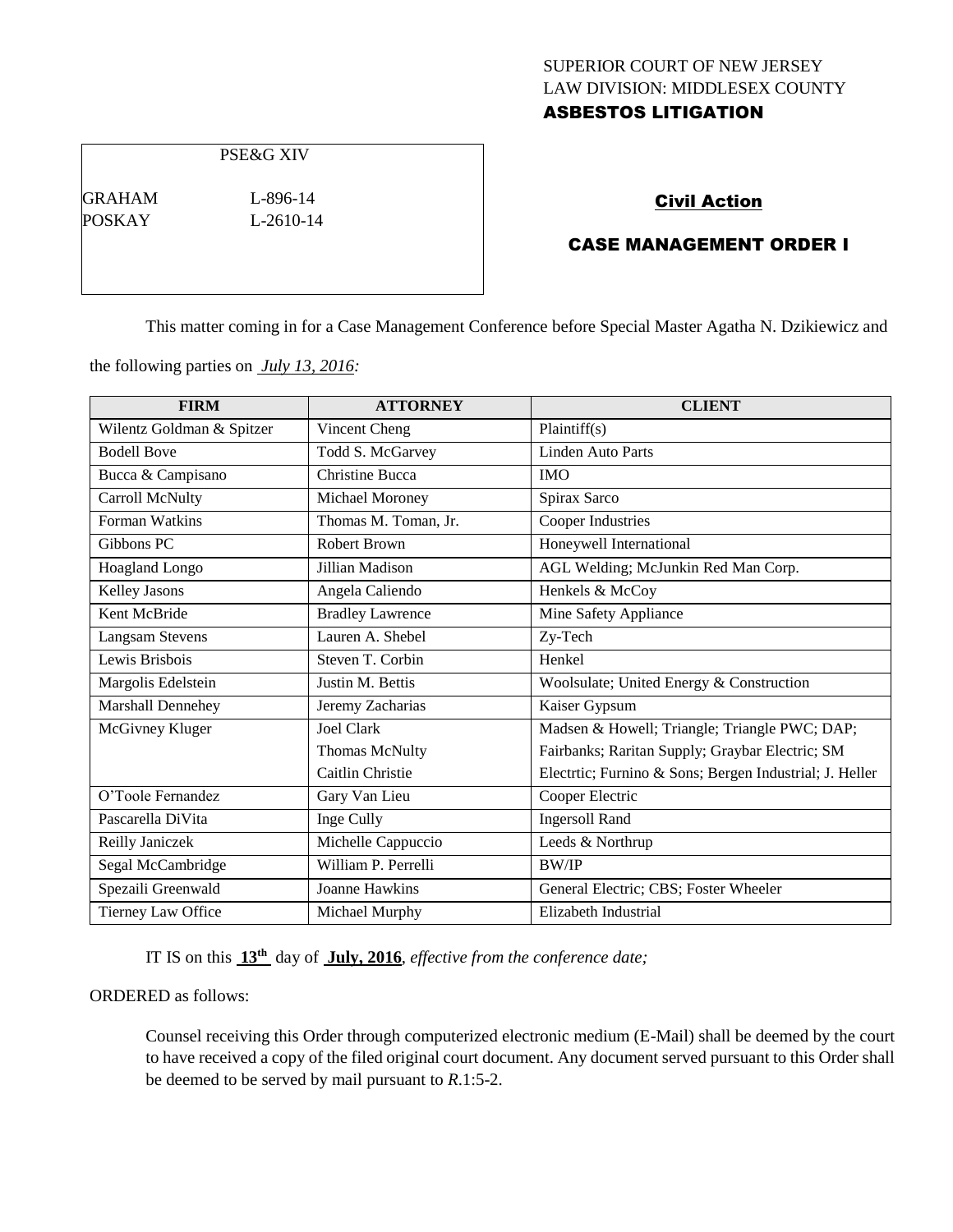Defense counsel shall notify plaintiff's counsel within thirty (30) days of the date of this Order if their client was incorrectly named in the Complaint. Counsel may be barred from raising this defense at a later time for failure to comply.

These matters are hereby consolidated for discovery, case management and trial.

### **DISCOVERY**

| September 16, 2016 | Plaintiff shall serve answers to standard interrogatories, provide the information required by<br>paragraph VII.B.1.a. of the General Order, and shall advise defendants whether the plaintiff<br>is available for deposition and, if not, the reasons therefore by this date. |
|--------------------|--------------------------------------------------------------------------------------------------------------------------------------------------------------------------------------------------------------------------------------------------------------------------------|
| September 16 2016  | Plaintiff shall serve answers to wrongful death interrogatories by this date.                                                                                                                                                                                                  |
| September 30, 2016 | Defendants shall serve answers to standard interrogatories by this date.                                                                                                                                                                                                       |
| October 14, 2016   | Plaintiff shall propound supplemental interrogatories and document requests by this date.                                                                                                                                                                                      |
| November 14, 2016  | Defendants shall serve answers to supplemental interrogatories and document requests by this<br>date.                                                                                                                                                                          |
| October 14, 2016   | Defendants shall propound supplemental interrogatories and document requests by this date.                                                                                                                                                                                     |
| November 14, 2016  | Plaintiff shall serve answers to supplemental interrogatories and document requests by this<br>date.                                                                                                                                                                           |
| February 27, 2017  | Fact discovery, including depositions, shall be completed by this date. Plaintiff's counsel shall<br>contact the Special Master within one week of this deadline if all fact discovery is not<br>completed.                                                                    |
| April 17, 2017     | Depositions of corporate representatives shall be completed by this date.                                                                                                                                                                                                      |

# **EARLY SETTLEMENT**

July 7, 2017 Settlement demands shall be served on all counsel and the Special Master by this date.

# **SUMMARY JUDGMENT MOTION PRACTICE**

- May 12, 2017 Plaintiff's counsel shall advise, in writing, of intent not to oppose motions by this date.
- May 26, 2017 Summary judgment motions shall be filed no later than this date.
- June 23, 2017 Last return date for summary judgment motions.

### **MEDICAL DEFENSE**

| September 16, 2016 | Plaintiff shall serve executed medical authorizations by this date.                                                  |
|--------------------|----------------------------------------------------------------------------------------------------------------------|
| September 16, 2016 | Plaintiff shall serve a diagnostic medical report and any medical records in plaintiff's<br>possession by this date. |
| April 28, 2017     | Plaintiff shall serve medical expert reports by this date.                                                           |

 $\_$  , and the set of the set of the set of the set of the set of the set of the set of the set of the set of the set of the set of the set of the set of the set of the set of the set of the set of the set of the set of th